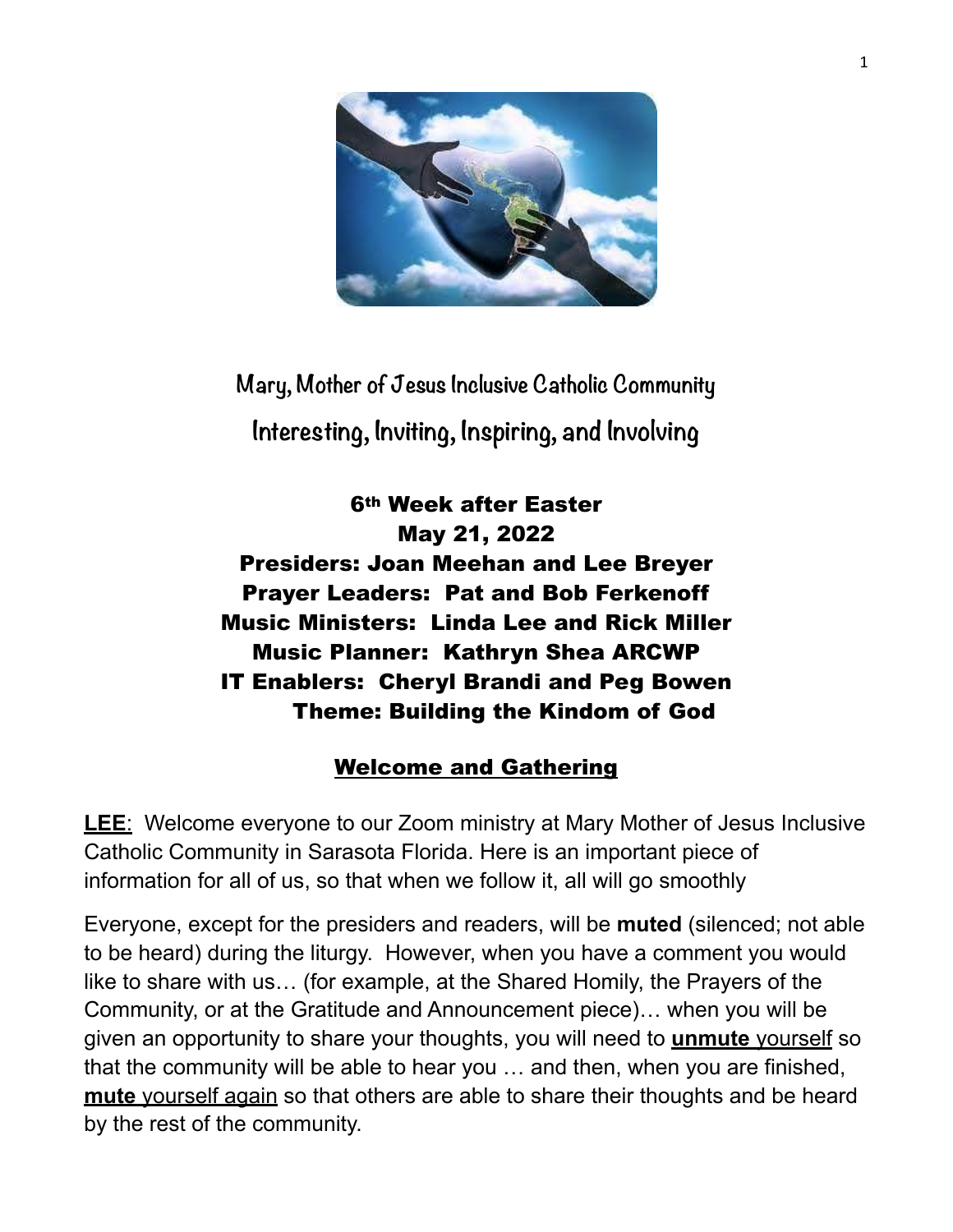**JOAN M:** Let us now take a few minutes to collect ourselves as we prepare to focus our minds and our hearts on our knowledge that each one of us was chosen by our Holy One - even before we were born - and before we came together here and now. And also, let us transform ourselves and our work through our love and care – our love for the Holy One, our love for each other and our love for every one of our brothers and sisters, including for ourselves, and our love for the planet Earth. And now, what better way can we begin our liturgy than by expressing this love through song.

#### **Gathering Song: Gather Us In by Marty Haugen Performed by Linda Lee and Rick Miller <https://www.youtube.com/watch?v=xnom5mFwJaI>**

### **Opening Prayer**

**PAT F:** We pray, God, creator of all that exists, grant us the grace that we reach deep within ourselves to hear Wisdom's many messages, to faithfully understand them, and to respond kindly to them with our compassionate actions. May we emulate the virtues of pardon and peace that Jesus taught us so that we may - in turn - be very forgiving in our care for ourselves and for one another, no exceptions. May we gather strength through your Divine Presence that is within each of us, to extend your merciful and forgiving presence that is your gift – through us – to everyone, everywhere, with whom you share your never-ending love. Amen.

### **Community Reconciliation, Healing and Transformation**

**BOB F:** Compassionate God, to you all hearts are open, no desires are unknown, and no secrets are hidden. We ask for the grace to realize our continual need to grow in a better understanding, compassion and caring for ourselves, our brothers and sisters and for our planet Earth. We also ask that we may be always consciously aware of your everlasting forgiveness of our hurtful thoughts and actions to them, regardless of their genders, beliefs, nationalities and races.

May we gather strength through your Divine Presence that is always within each one of us so that we can extend your merciful and forgiving presence that are your gifts – through us – to everyone everywhere with whom you share your unending love… without any exception. Amen.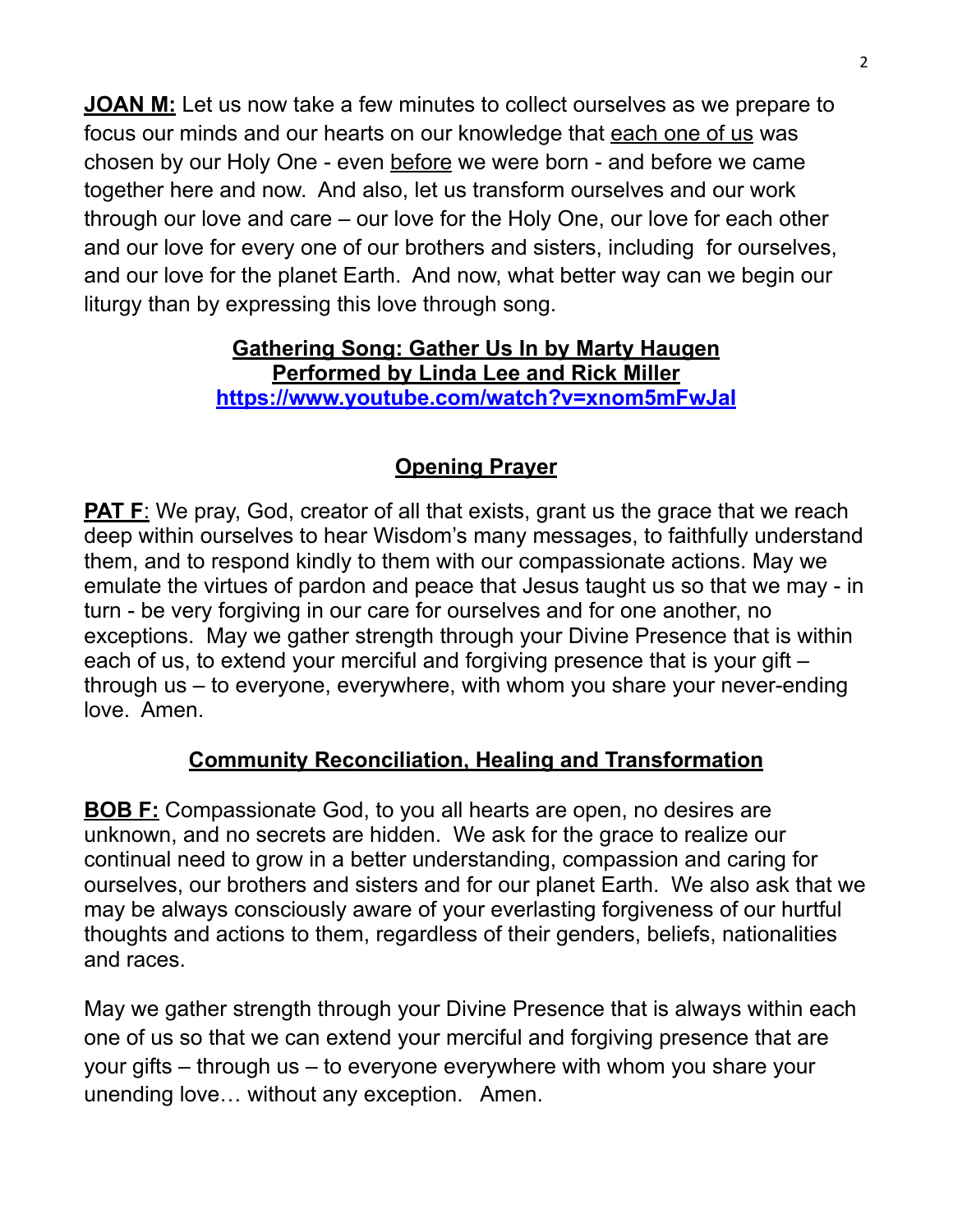### **Glory to God**

**PAT F:** And now, let us give glory to our Holy One, and do so in song....

#### **Glory to God, Glory by Linda Lee Miller <https://www.youtube.com/watch?v=rbarqE9o8QY>**

### **Liturgy of the Word**

**LEE**: Today's readings are not new to many, if not most, of you by any means. I'm saying this because I am trying to move away from thoughts of "not this again; Lee has talked about this topic in several liturgies and not long ago." Okay. But, while listening to these familiar scriptural texts, let us give a thought to any different level of understanding about them that may come to your mind. If so, we'd like to hear it when the readings are finished.

Today's first reading is selection from the Gospel of Luke, chapter 6, verses 27 – 38. It will be presented to us by **JOAN M**.

**JOAN M:** Coming down from the mountain where Jesus delivered his talk about the beatitudes, He and his disciples were soon joined by a large population from Judea and Jerusalem, Tyre and Sidon who came to hear his talk and to be cured of their ailments. Then Jesus talked to this large population and he said: I say to you, love your enemies. Do good to those who hate you, bless those who curse you, and pray for even those who mistreat you. If someone slaps you on your face, stay there and take it. If someone grabs your coat, let them have your shirt as well. Give help and support to those who beg from you. And even if a person takes some items that belong to you, do not ask to have them back. Live generously.

Do to others what you want them to do to you. If you love only those who love you, what good does that do to you? If you love only those who are good to you, what merit is that to you? Even thieves do as much to get a nice return. If you lend something to only those from whom you expect to repay you, what good does that do to you? Do you consider that to be an act of charity?

Even the stingiest people lend things to those who are not in a much different situation than themselves; they are expecting to be repaid in full and even more. I say to you: love your enemies and do good to them. Do give them items without expecting any type of repayment in return - and then your reward will be great. In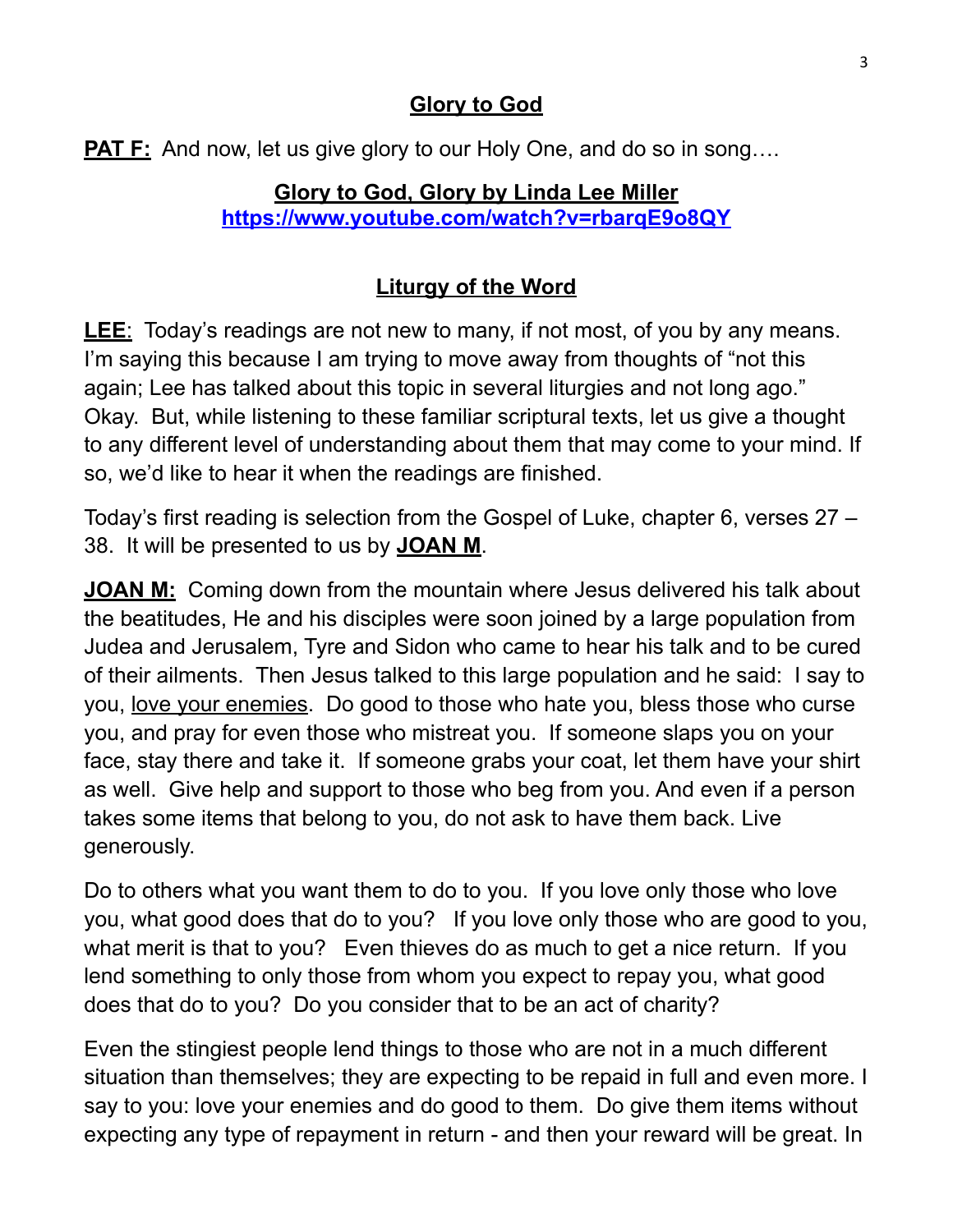doing so, you will rightly be called "Children of the Most High" since God, a merciful one, is good to everyone, even to those people who would be ungrateful.

Be compassionate, as our loving God is compassionate. Do not judge - and you will not be judged. Do not condemn anyone - and you will not be condemned. Forgive, and you will be forgiven. Give, and it will be given to you in full measure.

**LEE:** A second reading is from the Gospel of John, Chapter 15, verses 9 -17. From the beginning of this piece, John talks about his relationship with Abba, the extent of the love of one for the other. That will be presented to us by **BOB F**

**BOB F:** And Jesus said to the disciples: As my Father has loved me, so I have loved you. Live on in my love --- and you will be living on in my love if you keep my commandments… just as I've lived on in Abba God's love and have kept God's commandments. I tell you all this so that my joy may be yours and that your joy may be complete. This is my commandment: love one another as I have loved you. There is no greater love than to lay down one's life for one's friends. And you are my friends if you do what I command you. I do not refer to you as "servant" because a servant does not know a superior's business. Instead, I call you "friends"… because I have told you everything that I have learned from Abba God. It was not you who chose to follow my example, it was I who chose you so that you could go forth and bear good fruit. Your fruit will endure; whatever you ask of Abba God in my name, God will give you. This is the command I give you… that you love one another.

**LEE:** This third and final reading for this liturgy is pretty much a summary of the previous two. It is a selection from the First Epistle of John, his 4th chapter, and verses 11 -16. This is attributed to "John," the same author as the writer of Gospel, but at a later time. It will be presented to us by **PAT F.**

**PAT F:** Beloved, since God has loved us so much, we need to have the same love for one another. No one has ever seen God, but we know God's messages. This one is so meaningful and simple: namely that we love one another, that God abides in us, and that God's love is even brought to perfection in us. In this we know that we live in God and that God lives in us. . We know that because we have been given the Spirit. We have experienced this for ourselves and we can testify that God has sent the Only Begotten Son as the Savior of the world. When anyone acknowledges that Jesus is the Only Begotten One, God then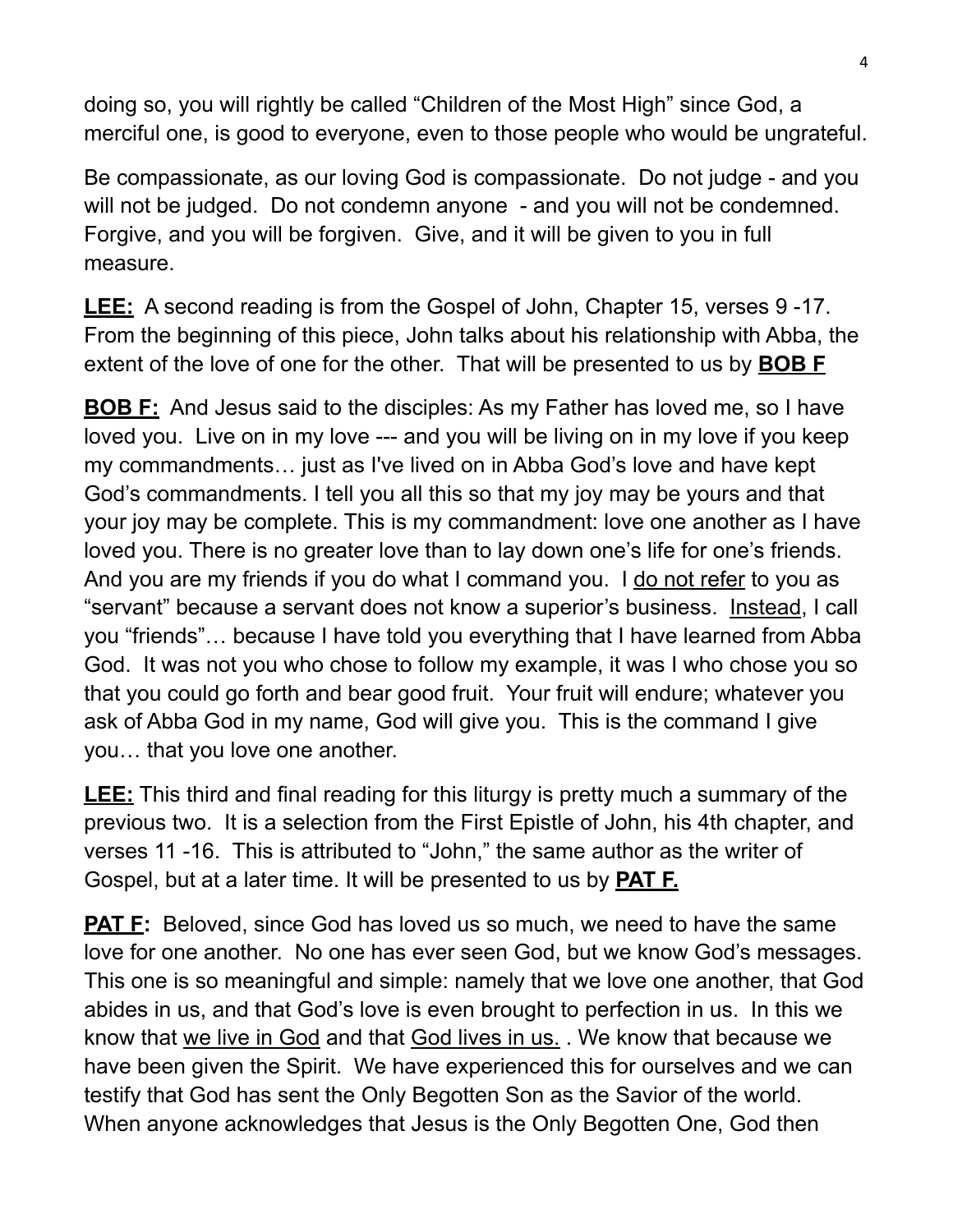dwells in them and they in God. We have come to know and to believe the love that God has on our behalf. And that is that God is love; and whoever abides in love abides in God and God in them.

#### **Shared Homily and Community Reflections** Lee Breyer

### **Profession of Faith**

**LEE and ALL:** We believe in God, the Creator of an unfinished world …in an ever-evolving cosmos. The Holy One invites us to join with one another and share in the expanding evolution of the universe in creating and building a new world of justice, love and peace on the planet Earth

**JOAN M:** We do not believe in a Universal Source that has divided the population of the planet Earth into the rich and the poor, the healthy and the sick, the wise and the unwitting, the advantaged and the disadvantaged. We believe that God, our Creator, has not separated the many peoples of the Earth into populations of rich and poor, heathy and sick, wise and unwitting, the innocent and guilty, and not forgiven, the advantaged and the disadvantaged.

**PAT F:** We do believe in Jesus, the Christ and Word of God, who became human like us and preached love and justice to everyone. And for decades of doing this, Jesus was put to death for doing what was His blessed mission on earth. Then, when Jesus was risen from the dead by the Spirit of the Living, he demonstrated to everyone on earth that life **is** eternal, that love **is** immortal, and that death **is** only a horizon… and, as everyone knows, "a horizon is nothing save the limit of our sight."

**BOB F**; We believe in the Spirit of God, the sustainer of everything that exists in the world, the bright light of God's message to us always and everywhere, the soul of God's boundless love, healing and mercy for us and the whole of creation. The Spirit brings order out of chaos, peace out of strife, strength out of weakness and direction out of uncertainty, and, in the example of Jesus, She brings life out of death.

### **Prayers of the Community**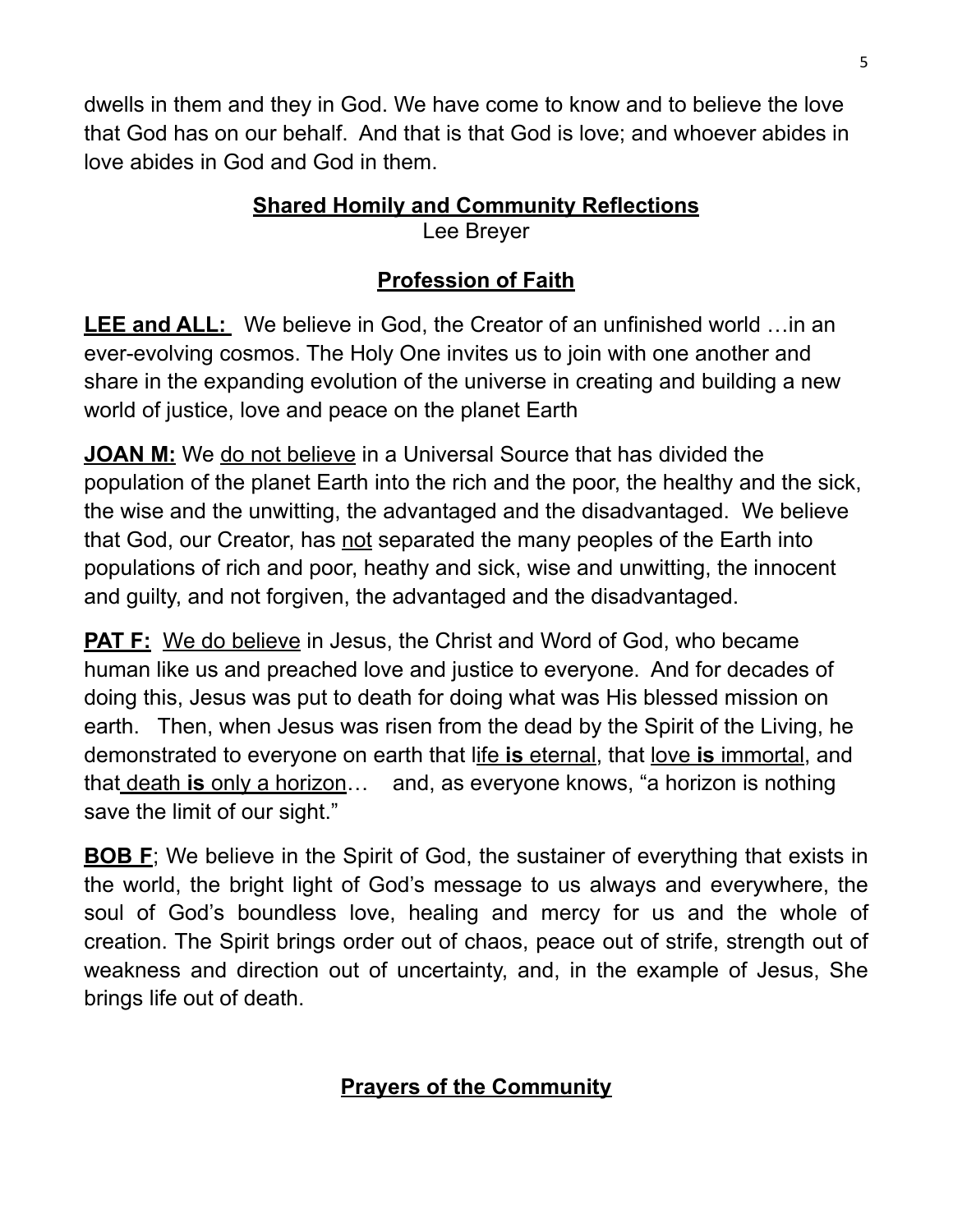**JOAN M and ALL:** We are a people of faith. We believe in the power of prayer. We believe that, in our prayers, we send blessings to those people who are struggling and need to experience hope; to those who are grieving and need to be comforted in their losses, and to those who are facing mental and medical challenges. We pray that they all may be granted hope and healing in their situations. We bring all these needs - and those of so many others - to our gracious and comforting God.

After each intercession, our response to the prayers of others is …

Rx Compassionate God, we are grateful that you hear our concerns and bless our intentions.

And we make this prayer for our concerns mentioned here and for those that may not be spoken, but need help in their situations

*Rx*..Compassionate God, we are grateful that you hear our concerns and bless our intentions.

…for those who are suffering the pains of the Russian and Ukrainian war *Rx*…Compassionate God….

…for those who are finding difficult times now with the changes of work places, homes, schools and stores.

*Rx*…Compassionate God….

…for those who are having challenging physical and health conditions. *Rx*…Compassionate God….

And for those who have gone ahead of us and are dwelling forever in our heavenly home.

*RX*…Compassionate God….

What other intentions would anyone else like to bring to our attention? Let the others here share their concerns.

*RX*…Compassionate God….

*(In doing so, please unmute yourself so you can be heard and then, as soon as you are finished, re-mute yourself so others can be heard.*

### **Gathering of the Gifted**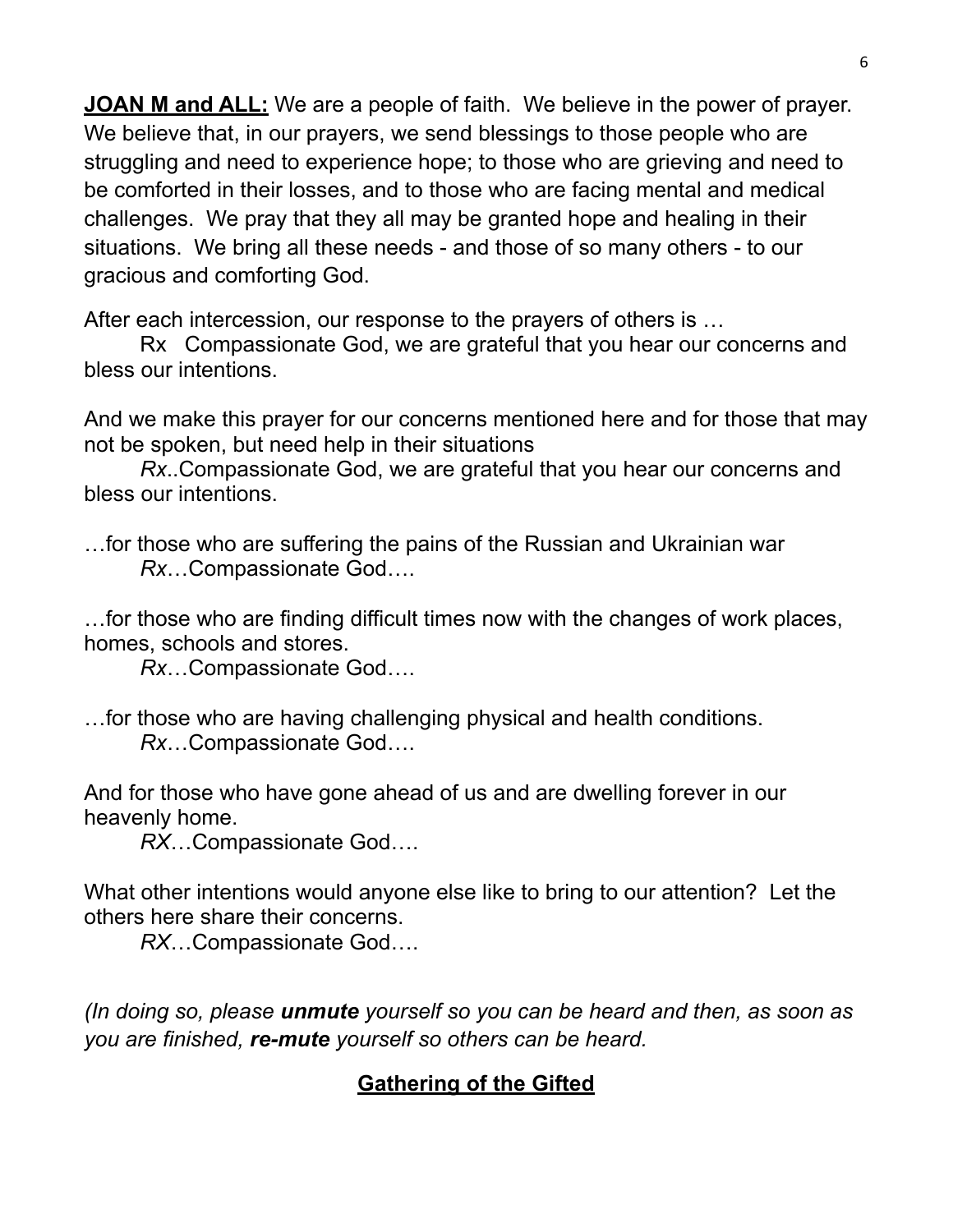**PAT F:** Merciful God, we – your people – have come together in this blessed liturgy from many locations and we are certainly thankful for the science of our times that make it take place at all We are grateful for your blessings that make this gathering possible for each one of us. Your Spirit dwelling in us gives us the hope of our unending peace and joy with you, and - through you - with our brothers and sisters. We are in communion with so many others who share your gifts of compassion, understanding and forgiveness that we are prompted s to describe our blessing in song.

#### **All: Holy, Holy, Holy Linda Lee Miller (adapted from Holy, Holy, Holy by Karen Drucker) <https://www.youtube.com/watch?v=orKBBIj5LZA>**

### **Eucharistic Prayer**

**BOB F:** Ever living and ever-loving God, we thank you for the gift of Jesus, your Son and our brother, in history -and the gift of Jesus in faith. Through him, you breathe life into us. His life on earth was deeply driven by his mission and the vision of your constant presence in everyone he met. You selected him from among your people to baptize us in your Spirit. He reflected you in everything he said and did in his life well lived. He showed us, by his many spoken messages and lived example, not only how we should live, but also for what we might suffer, and possibly even die, as he did in the service of the gospel message.

**JOAN M**: And when his time on earth had come to its end, Jesus – aware of and accepting his destiny – suffered much for the values that he deeply believed, lived and taught…especially his conviction that love is stronger than death. And then, providing an example of this insight for the understanding of people in ages to come … Jesus opened wide his arms on a cross and died. Then the Spirit who raised Jesus from the dead showed us in his resurrection - that, truly, life is eternal and that love is immortal. .Jesus, the Christ, is with us today, just as He will be through the end of time...and beyond.

O God let your Spirit of life, healing and wholeness come upon the simple pieces of wheat and wine -- food from the field and fruit of the vine-- that we have with us now. May She transform them so that they become - for each of us - the Body and Blood of Jesus

**LEE and ALL**: And now let us pray the Consecration together.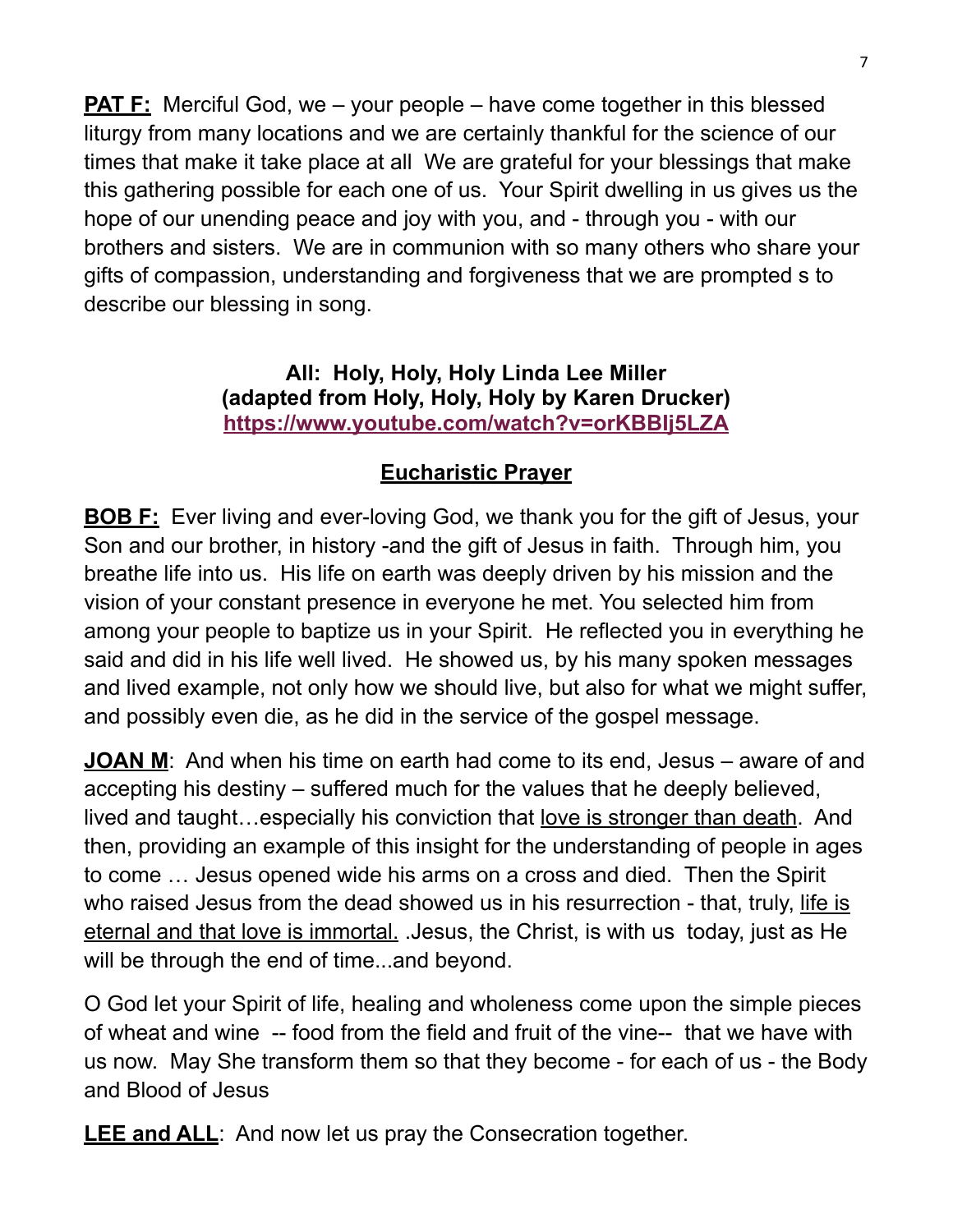We remember the gift that Jesus gave us on the night before he died. He gathered with his friends to share a final Passover meal. And it was at that supper that Jesus took bread, said the blessing and then broke it as He shared it with them saying: "Take this all of you and eat it. This bread is you; this bread is me. We are one body, the presence of God in the world. When you do this, remember me – and all that I have taught you. This is the new and everlasting covenant. *(a short pause here)*

**JOAN M and ALL:** In the same way, Jesus took a cup of wine, said a blessing and gave it to his friends saying; "Take this all of you and drink it. This wine is you; this wine is me. We are one blood, the presence of God in the world. When you do this, remember me and all that I have taught you. This is the new and everlasting covenant. *(another short pause)*

Jesus, who was with God in the beginning of the creation of the heavens and the earth, is with us now in this bread. The Spirit of whom the prophet spoke in history past, is with us now in this cup. Let us proclaim this mystery of faith! Jesus has died. The cosmic Christ is risen. The Divine Presence lives in us and through us in the world today. May all who share this sacred meal today be strengthen in their unity by the Spirit. And may that Spirit, that Wisdom the moved in Jesus, move as freely in our lives as She did in that of Jesus.

### **Pre-communion Prayer**

**PAT F:** And as we prepare ourselves for our Communion, we pray.

Loving God, you call us to be a Spirit-filled service in the world and to live the Gospel of peace and justice. We will live justly.

Loving God, you call us to be your presence in the world and to be bearers of understanding and compassion forgiveness and healing everywhere. May we do this well in your name. We will live tenderly.

Loving God, you call us to speak truth to power and to live well, respecting the equality of our brothers and sister. We will walk humbly with you.

Before us - on our cup and plate - is the Body and Blood of Jesus, the One who liberates, heals, and transforms us and our world. He calls us, His Sacred People, and invites us to share in the Eucharist that we have just Consecrated. And we will now partake in the banquet of love. As we do so, we cannot eat this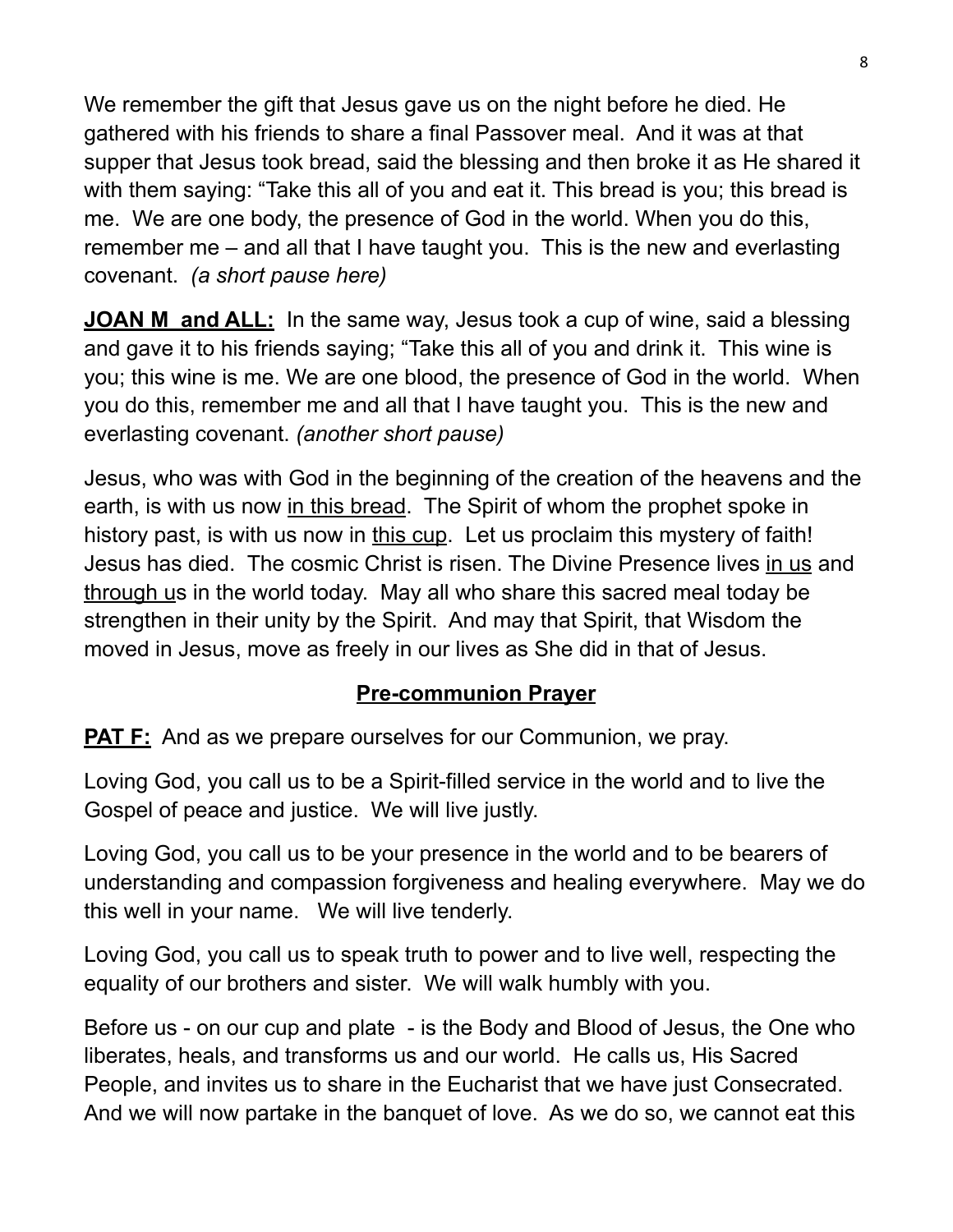bread, the Body of Christ, and not think of all those in the world who are hungry. We cannot drink this wine, the Blood of Christ, and not think of all those who are thirsty. O God, your world is one world … and we are just stewards of its nourishment for all your people, your family everywhere.

### *WE WILL CONSUME OUR BLESSED COMMUNION NOW*

### **The Prayer of Jesus (adaptations of the Center of Concern and MMOJ)**

**LEE**: Let us pray the Prayer that Jesus taught us…

Our God who is in Heaven and in all of us here on earth. the rich and the poor, the hungry, the oppressed, the marginalized and excluded…holy is your name.

**PAT F:** May your kindom come among us with your love, compassion, forgiveness, and peace in a global community

May your reign come and your will be done…done in our actions and choices in our struggles with the complexities of this world, especially in these days

Give us this day our daily bread…the edible nourishments and personal treatments that we are called to share with both those who are treated well and with those in need.

**BOB F:** Forgive us our trespasses...the times that we may have turned away from the struggles of other peoples and countries when we thought only of our own situations of health and security.

Support us in times of temptations…times when our global systems - and ourselves as well - have closed our minds to the unfair settings between the rich and the poor and have made biased judgements of peoples of color, creed, gender or nationality.

Deliver us from evil ..even the places where violence happens in Your name and where unfair gates and barriers between peoples create systems that are so very hard to bring down for equality and peace.

**JOAN M:** May your kindom come among us...with your love, compassion, forgiveness and peace to all, no exception.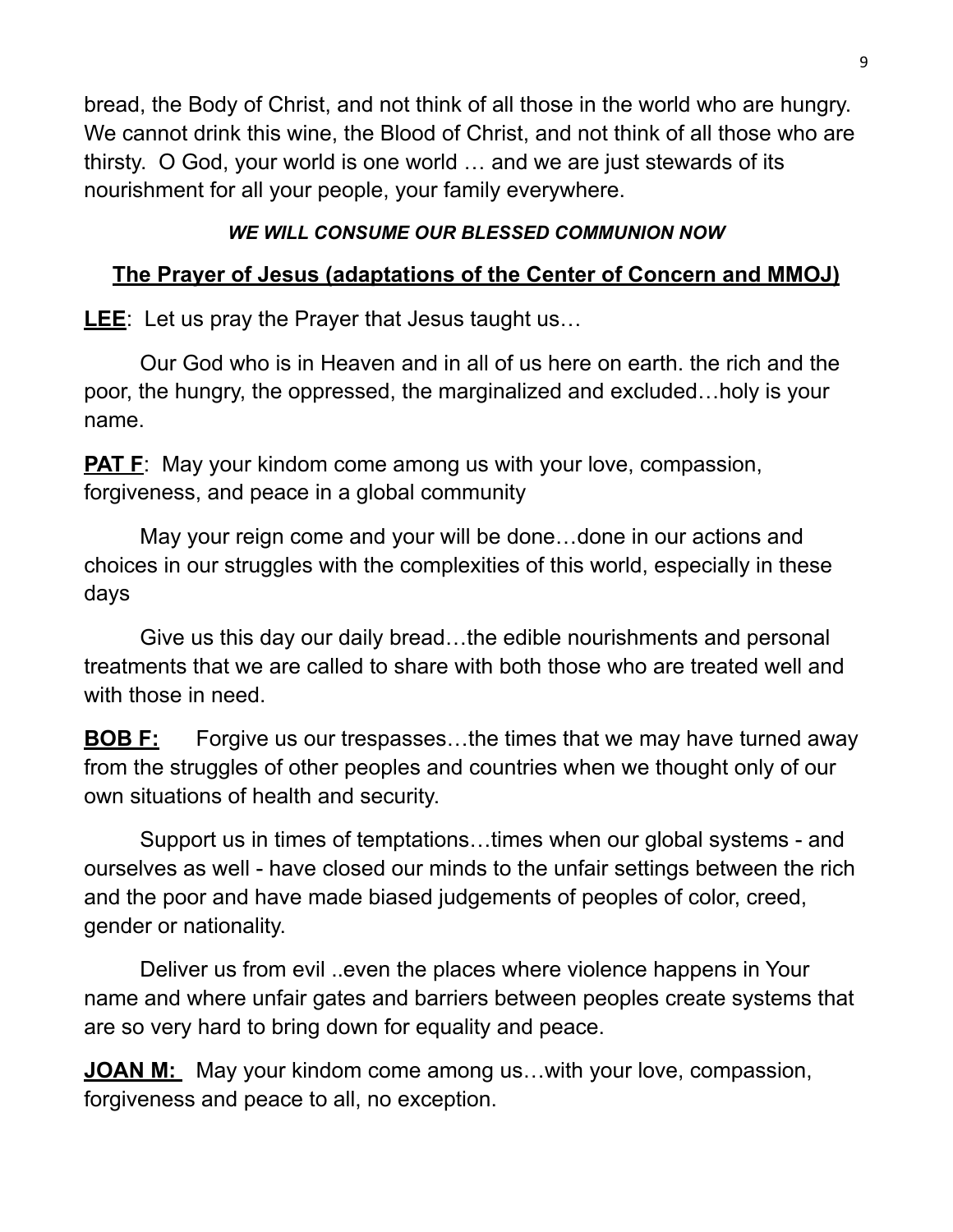And truly, may your kindom come, O God, for yours is the kingdom and the glory. Your Will shall bring about peace and justice for everyone without bias in the blessed time to come. AMEN.

### **The Sharing of Peace**

**LEE:** Jesus did not leave his disciples when He was on earth, and He does not leave us now – either in our days. and beyond. His gift to them - and to us in all generations -. is very familiar: "My peace I leave you. My peace I give you,".

So let us join in singing "Let there be Peace on Earth.

### **Peace Song: Let There Be Peace on Earth.**

<https://www.youtube.com/watch?v=HPH4LRASWbo&feature=share>

## **Prayers of Gratitude …and Statements of Introductions and Announcements**

# **Closing Community Blessing**

**JOAN M:** Jesus, you showed us how to love one another, to forgive each other in times of their hurts upon us, and to heal our hearts when they may "down." Through the power of the liberating Spirit, we ask that you work within us… blessing us with the grace to give and to receive forgiveness, to live joyously, and to work for healing, justice, and equality for all people. You have given us your peace; now may we spread it to everyone whom we come in contact, and to do so with no exceptions. We are all your family. **AMEN**

**Closing Song: Life is Immortal by Carly Simon** [https://www.youtube.com/watch?](https://www.youtube.com/watch?v=1eR1ni6sZK4&list=RD1eR1ni6sZK4&start_radio=1by) [v=1eR1ni6sZK4&list=RD1eR1ni6sZK4&start\\_radio=1by](https://www.youtube.com/watch?v=1eR1ni6sZK4&list=RD1eR1ni6sZK4&start_radio=1by)

**A note to those who shared today's sacred service….**

**Thank you very much for your participation in today's liturgy.**

**Please support the MMOJ community with a donation. We are in the process of expanding our liturgy locations. Our in-service liturgies will be celebrated at St. Andrew church and our virtual**